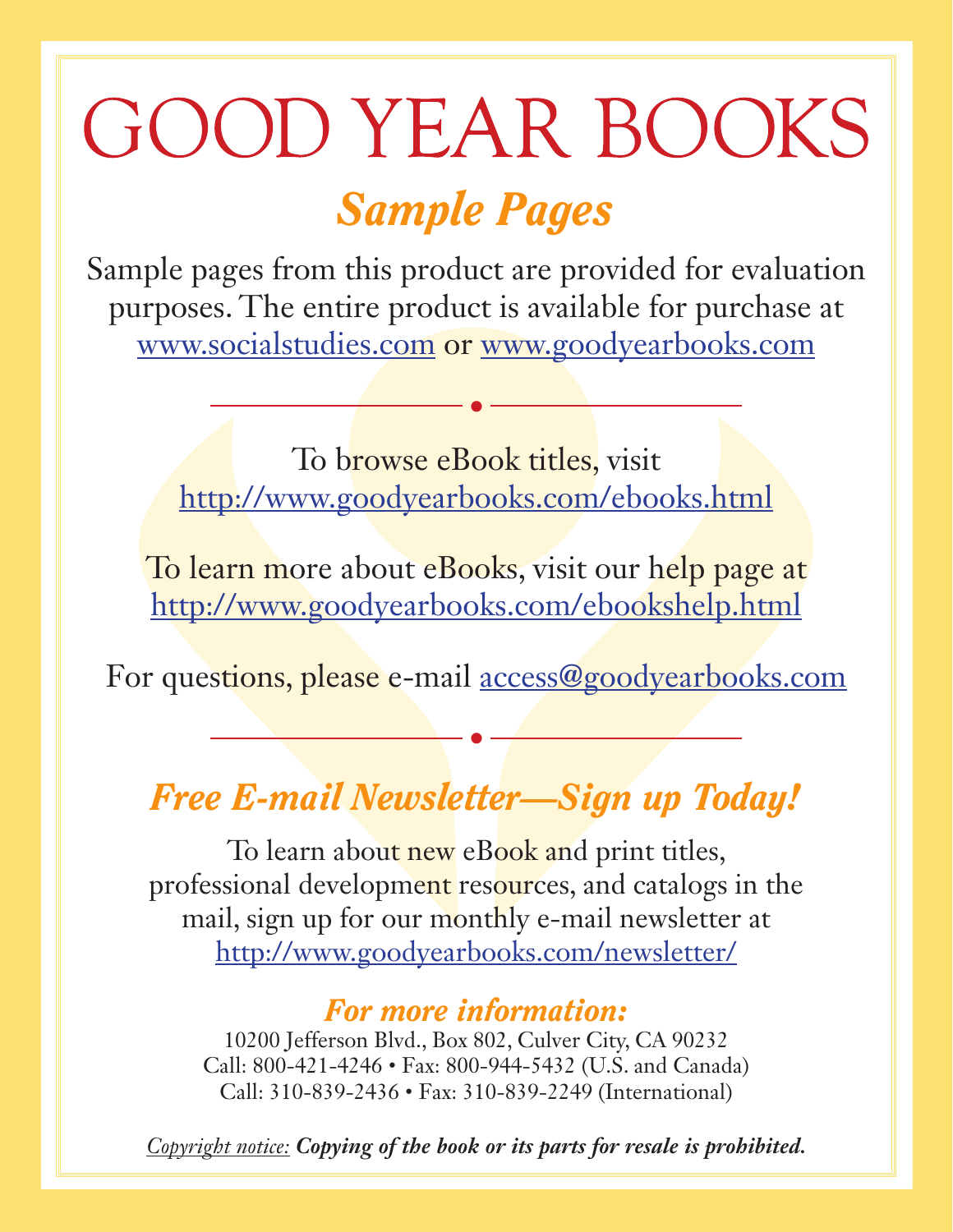### **Good Year Books** Click here to find additional titles. www.goodyearbooks.com

# **Show Me!**

Graphic Organizers for Reading Comprehension across the Curriculum



Katherine Scraper Vickie L. Scraper

### Y GOOD YEAR BOOKS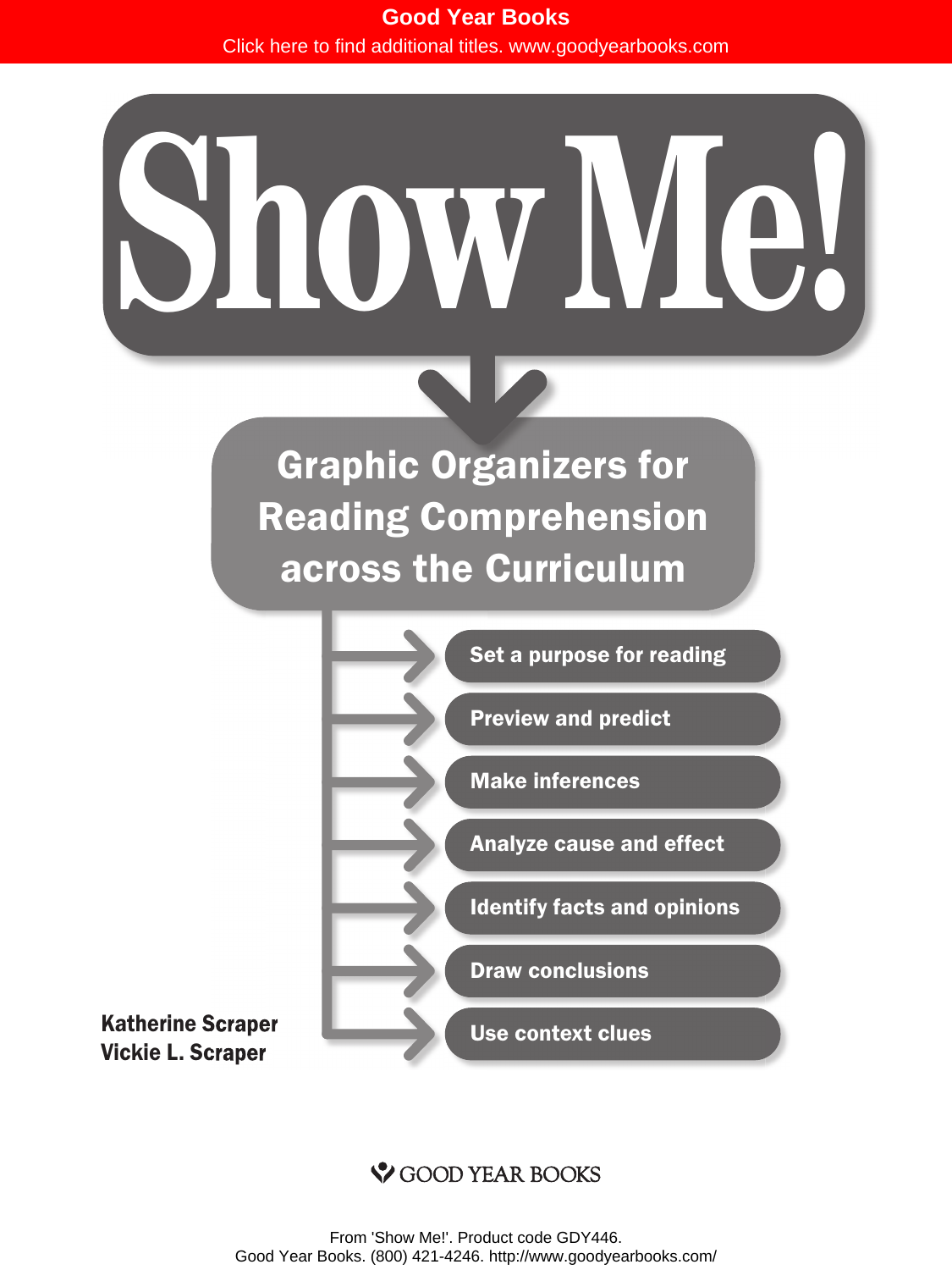### **From SHOW ME! Graphic Organizers for Reading Comprehension Across the Curriculum** http://www.goodyearbooks.com/c/product.html?record@TF43505



Our titles are available for most basic curriculum subjects plus many enrichment areas. For more Good Year Books, contact your local bookseller or educational dealer. For a complete catalog with information about other Good Year Books, please contact:

Good Year Books A Division of Social Studies School Service 10200 Jefferson Boulevard Culver City, CA 90232-0802 www.goodyearbooks.com (800) 421-4246

Library of Congress Cataloging-in-Publication Data Scraper, Katherine Show me! : graphic organizers for reading comprehension across the curriculum/ Katherine Scraper, Vickie L. Scraper p. cm.

ISBN-13: 978-1-59647-092-7

1. Reading comprehension--Study and teaching (Elementary)

2. Reading (Elementary)--Audio-visual aids. I. Scraper, Vickie L. II. Title.

LB1573.7.S38 2006 372.47--dc22

2006043519

Cover Design: Gary D. Smith, Performance Design Text Design: Doug Goewey Photo on page 76 by Takver, courtesy Wikipedia.com Drawings on page 199: "pulling my leg" by Ken Shinzato, "letting the cat out of the bag" and "on cloud nine" by Torylin Crowe

Copyright © 2006 Katherine Scraper, Vickie L. Scraper Printed in the United States of America. All Rights Reserved.

ISBN-13: 978-1-59647-092-7

No part of this book may be reproduced in any form or by any means, except those portions intended for classroom use, without permission in writing from the publisher.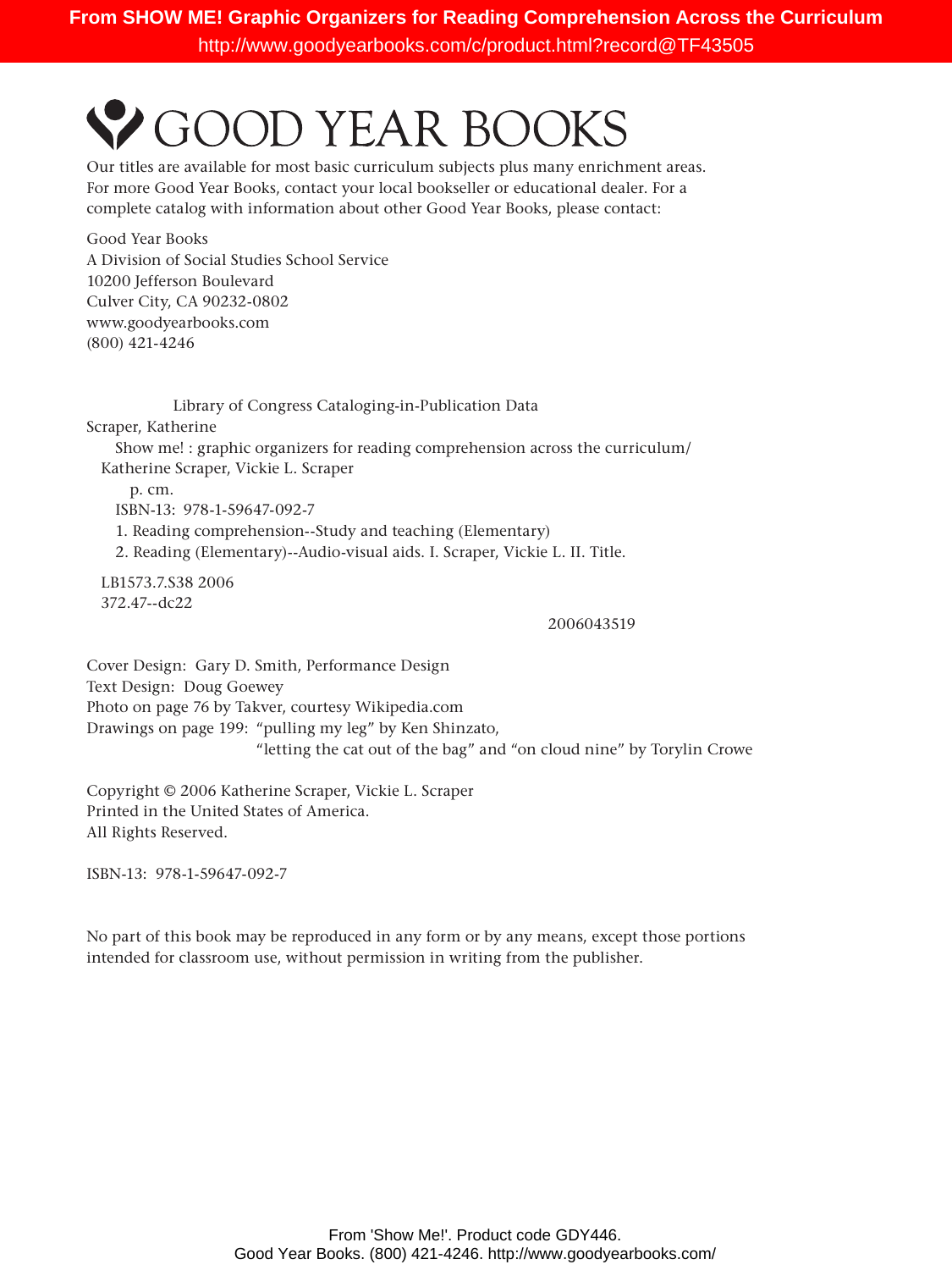**Contents** 

# **Contents**



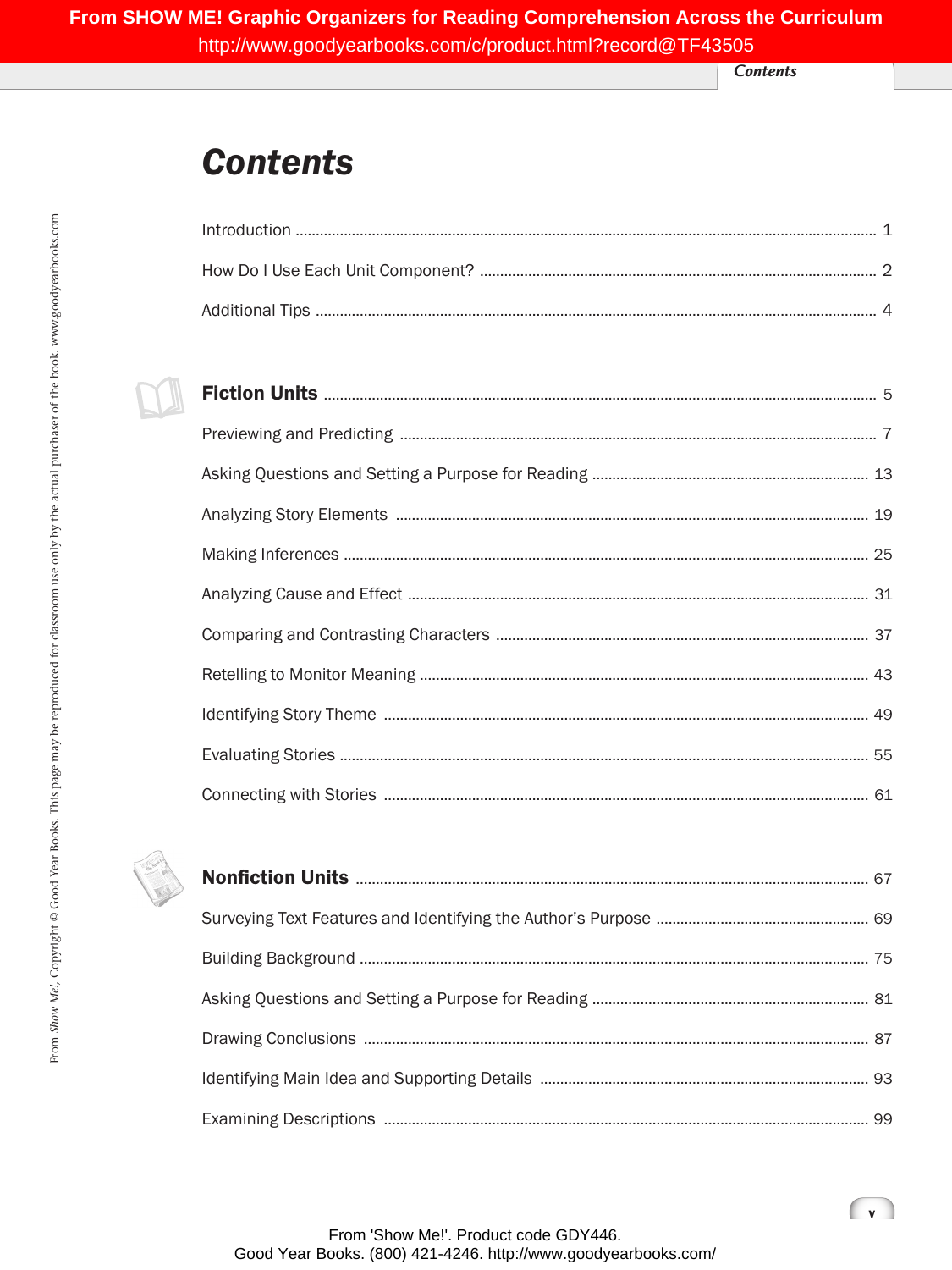Contents

### **Nonfiction Units (continued)**

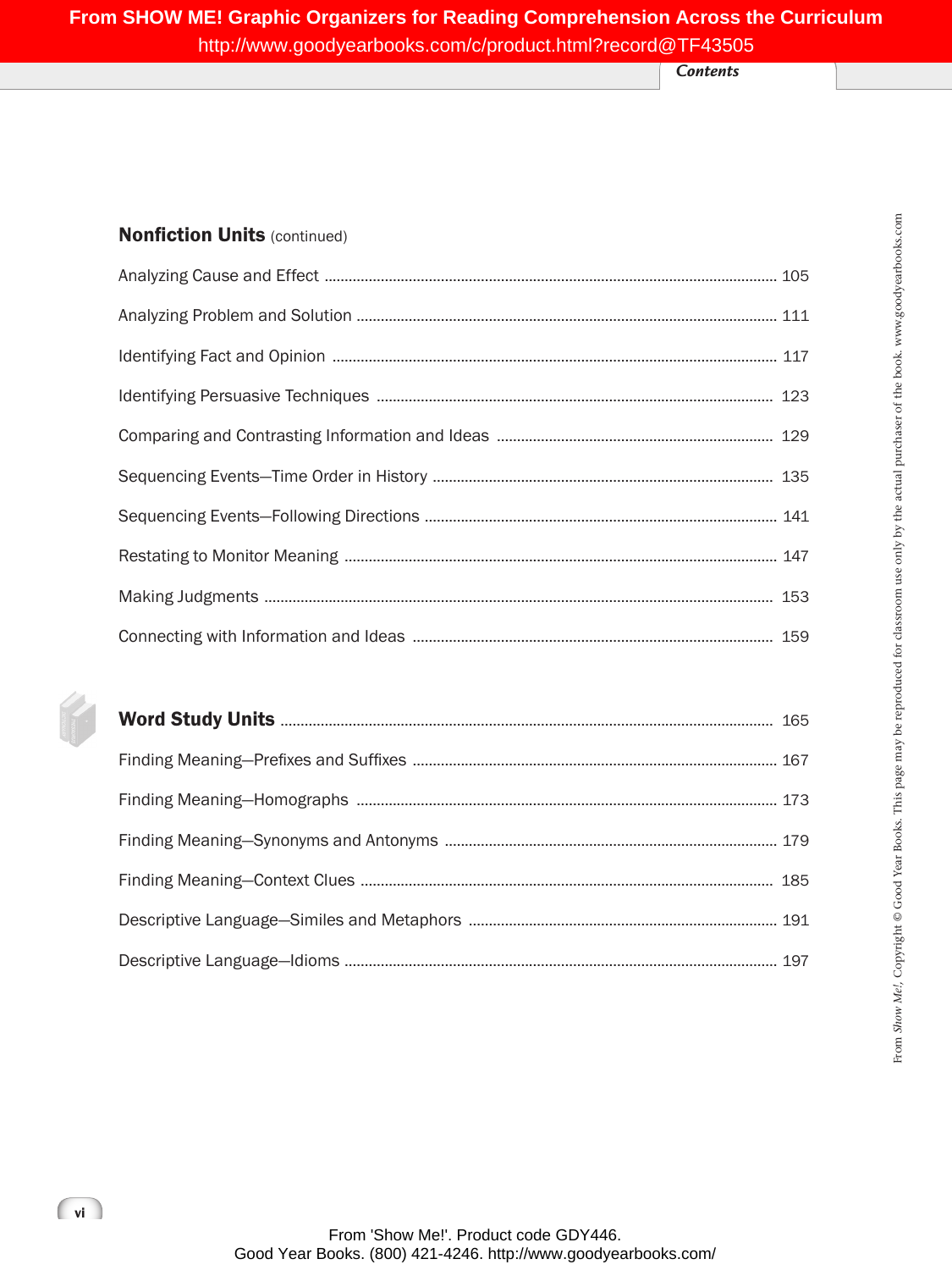*Preface Introduction*

# *Introduction*

*S how Me! Graphic Organizers for Reading Comprehension Across the Curriculum* includes thirty-two units that teach, reinforce, and assess a variety of reading comprehension strategies tied to state and national standards. Each unit includes six pages:

- **1.** *Lesson Plan:* includes a description of the strategy and four sections—*Introduce, Model, Practice,* and *Extend and Assess*
- **2.** *Reading Selection:* brief original fiction or nonfiction selection incorporating the strategy
- **3.** *Organizer—Sample:* a completed graphic organizer page based on the reading selection
- **4.** *Organizer—Master:* a graphic organizer blackline master page, including a list of strategy cue words and phrases when applicable
- **5.** *Writing Assignment:* a blackline master for a writing assignment related to the strategy in which the graphic organizer is used as a planning sheet, including sample topic ideas when applicable
- **6.** *Follow-up:* extension activities and a strategy assessment

*Show Me!* is aimed at classroom teachers, resource teachers, and home-schooling parents of intermediate students. However, it can easily be adapted up or down according to grade or ability level. Here, teachers will find easily accessible instructional materials with which to address required reading comprehension strategies, while students will gain the knowledge and tools they need to apply these strategies in a variety of reading experiences.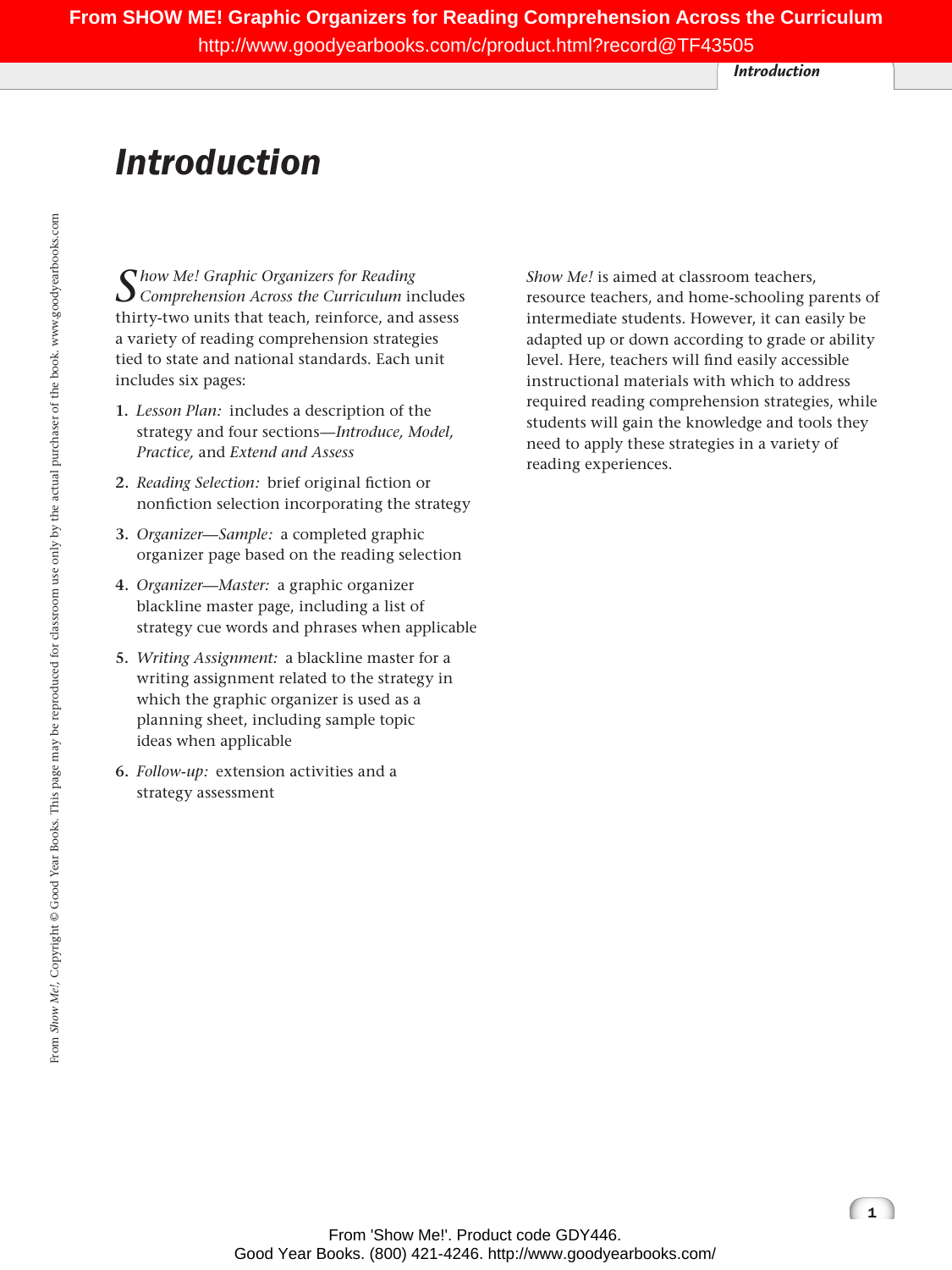Use of Components

# *How Do I Use Each Component?*

### Getting Ready

- ✔ Read the first page of the unit (*Lesson Plan*) to acquaint yourself with the strategy.
- $\checkmark$  Make an overhead transparency of the blank graphic organizer (*Organizer—Master*).
- $\vee$  Make three photocopies of the blank graphic organizer for each student in your class (one for reading practice, one for the writing activity, and one for an extension activity).
- $\checkmark$  Make one copy of the writing blackline master (*Writing Assignment*) for each student.

### Introducing the Strategy

- $\checkmark$  Conduct the "Introduce the Strategy" activity with the class.
- $\checkmark$  Invite students to discuss their reactions, and answer any questions they pose.

### Modeling the Strategy

✔ Place the blank graphic organizer transparency on the overhead. Explain whether you'll use the organizer before, during, and/or after reading and why.

- ✔ Read the unit's original fiction or nonfiction selection (*Reading Selection*) aloud.
- ✔ Using the example in the unit (*Organizer— Sample*), model how to fill out the graphic organizer based on the information in the reading selection.
- $\vee$  Because filling out a graphic organizer is a prerequisite to note-taking, show students how to utilize key words and phrases when applicable rather than always writing in complete sentences.
- ✔ Model how to use the completed graphic organizer to summarize the reading selection. (*Note*: Because graphic organizers are summaries, summarizing is included in each unit rather than as a separate strategy.)
- $\checkmark$  Invite students to discuss their reactions, and answer any questions they pose.

### Practicing the Strategy

- $\checkmark$  Give each student a blank copy of the graphic organizer.
- $\checkmark$  Make sure students understand whether to use the organizer before, during, and/or after reading and why.

### *Lesson Plan page*

| <b>Previewing and Predicting</b>                                                                                                                                                                                                                                                                                                                                                                                                                                                                                                                                                                                                                                                                                                                                                                                                                                                                                     |                                                                                                                                                                                                                                                                                                                                                                                                                                                                                                                                                  |
|----------------------------------------------------------------------------------------------------------------------------------------------------------------------------------------------------------------------------------------------------------------------------------------------------------------------------------------------------------------------------------------------------------------------------------------------------------------------------------------------------------------------------------------------------------------------------------------------------------------------------------------------------------------------------------------------------------------------------------------------------------------------------------------------------------------------------------------------------------------------------------------------------------------------|--------------------------------------------------------------------------------------------------------------------------------------------------------------------------------------------------------------------------------------------------------------------------------------------------------------------------------------------------------------------------------------------------------------------------------------------------------------------------------------------------------------------------------------------------|
| T ow do you select a novel at the library or a<br>I I bookstore? Likely, the title catches your eye.<br>Next, you look at the cover illustration and read<br>the book jacket blurbs. If you're still interested,<br>you skim the chapter titles. Braily, you read<br>the first passgraph or page. You're hooked! By<br>paymenting the book, you get into a certain frame<br>of mind. You know whether the book will be<br>funny, dramatic, scary, or exciting. You also start<br>making predictions about the story. The man on<br>the cover is the bad cur; you think to yourself. The<br>hereine will have to extensert him their families<br>will get involved and so on. You can't wait to<br>get home so you can begin reading and confirm or<br>revise your predictions. Previewing and predicting<br>helps readers get the most out of a story by setting<br>the stage, engaging their interest, and focusing | Model<br>Read "I'll Get You for This" on page 00 aloud. Then<br>model how to complete the accompanying graphic<br>organizer (page 00) and use it to summarize the<br>reading selection.<br>Practice<br>Have students use a copy of the blank graphic<br>organizer on nage 00 to preview and make<br>predictions about other fiction texts, assisting<br>as needed.<br><b>Fytend and Assess</b><br>Have students complete the related writing<br>assignment on page 00 and one or more of the<br>extension activities on page 00. Rnally, monitor |
| their thoughts.                                                                                                                                                                                                                                                                                                                                                                                                                                                                                                                                                                                                                                                                                                                                                                                                                                                                                                      | their acquisition of previewing and predicting by<br>using the page 00 assessment.                                                                                                                                                                                                                                                                                                                                                                                                                                                               |
| <b>Introduce the Strategy</b><br>Think of a true story from your childhood, make                                                                                                                                                                                                                                                                                                                                                                                                                                                                                                                                                                                                                                                                                                                                                                                                                                     |                                                                                                                                                                                                                                                                                                                                                                                                                                                                                                                                                  |
| up a title for it, and bring a photograph that relates.<br>to it in some way. Tell students you're going to<br>share an oral story. Then state the title and show<br>them the photograph. Ask: What do you predict<br>my stery will be about? Why? Who do you prafict<br>some of the characters will be? How do you know?<br>What do you predict the mood of the story will be?<br>Why do you think so? Allow time for discussion.<br>Then explain that looking ahead (previewing) and<br>making good guesses (predicting) helps them get<br>ready to listen to your story. Tell the story and<br>then ask the students to confirm or revise their<br>prediction statements.                                                                                                                                                                                                                                         |                                                                                                                                                                                                                                                                                                                                                                                                                                                                                                                                                  |

### *Reading Selection page*

| Use the Graphic Organizer:<br>V Sefore Reading<br>During Reading                                                                                                                                                                                                                                                                                                                                                                                                                                                                                                                                                                                                                                                                                                             |                                                                                                                                                                                                                                                                                                                                                                                                                                                                                                                                                                                                                                                                                                                                     |
|------------------------------------------------------------------------------------------------------------------------------------------------------------------------------------------------------------------------------------------------------------------------------------------------------------------------------------------------------------------------------------------------------------------------------------------------------------------------------------------------------------------------------------------------------------------------------------------------------------------------------------------------------------------------------------------------------------------------------------------------------------------------------|-------------------------------------------------------------------------------------------------------------------------------------------------------------------------------------------------------------------------------------------------------------------------------------------------------------------------------------------------------------------------------------------------------------------------------------------------------------------------------------------------------------------------------------------------------------------------------------------------------------------------------------------------------------------------------------------------------------------------------------|
| After Reading<br>I'll Get You for This!<br>This story reveals the sometimes<br>"recky" relationship between a boy and his<br>younger brother growing up to Tennessee to<br>the early 1900s.<br>"Give that back!" Levi hollered.<br>scrambling barefoot between the rows of<br>com after his brother Torn. "That's my<br>lucky rock!" Levi captured Tom's shirttail<br>tust in time to see the treasured stone soar<br>through the air and plummet to the bull's-<br>eye of the bramble patch.<br>Levi pummeled Tom's back with his fats<br>as Marria severated out of the cabin. "What's<br>going on here?" she demanded, pulling the<br>boys apart by their overall straps.<br>"Levi let my toad go," Tom said matter-<br>of-factly, "so I threw his rock in the stickers." | "I'd say you both need to think with<br>your hands for awhile," replied Mama.<br>"Pop is probably on his way, so you can<br>tend to the weeds while I start supper." Levi<br>dropped to his knees between the bushy-<br>snap bean plants, and Tom setzed the hoe.<br>"Hi, Pop," shouted Levi to the tall figure<br>striding up the nath. "We're weeding the<br>earden." Glancing at Tom. Levi grinned.<br>"After support I'm roing to read to Marna<br>while Tom washes the dishes, clears our<br>sleep loft, carries water from the spring, and<br>feeds the chickens."<br>Tom scowled as Pop ruffled his hair.<br>"That's my boys!" Fop declared.<br>"I'll get you for this, Levi!" Tom said<br>under his breath. "I'll get you " |

### *Organizer—Sample page*

| Reading Selection Title       Get You for This! |                                                                                                                                                                                                                        |
|-------------------------------------------------|------------------------------------------------------------------------------------------------------------------------------------------------------------------------------------------------------------------------|
|                                                 | Preview the available text features. Add notes about what you learn from them. Then make two predictions<br>about the story. After reading, mark whether your predictions are confirmed or if you have to zerise them. |
| <b>Text Feature</b>                             | <b>Notes</b>                                                                                                                                                                                                           |
| sista.                                          | Someone in the story is upset.                                                                                                                                                                                         |
| front cover illustration                        |                                                                                                                                                                                                                        |
| atory blurb                                     | The boys are brothers. They lived long ago.<br>Sometimes they don't get along.                                                                                                                                         |
| chapter headings                                |                                                                                                                                                                                                                        |
| chapter illustrations                           |                                                                                                                                                                                                                        |
| first paragraph or page                         | Tom throws Levis favorite rock into the stickers.                                                                                                                                                                      |
| other                                           |                                                                                                                                                                                                                        |
|                                                 |                                                                                                                                                                                                                        |
|                                                 | I predict that this story will be about a boy who makes his brother mad.                                                                                                                                               |
| X confirmed had to revise                       |                                                                                                                                                                                                                        |
|                                                 | I also predict that the boys will talk over the problem.                                                                                                                                                               |
|                                                 | confirmed X had to revise                                                                                                                                                                                              |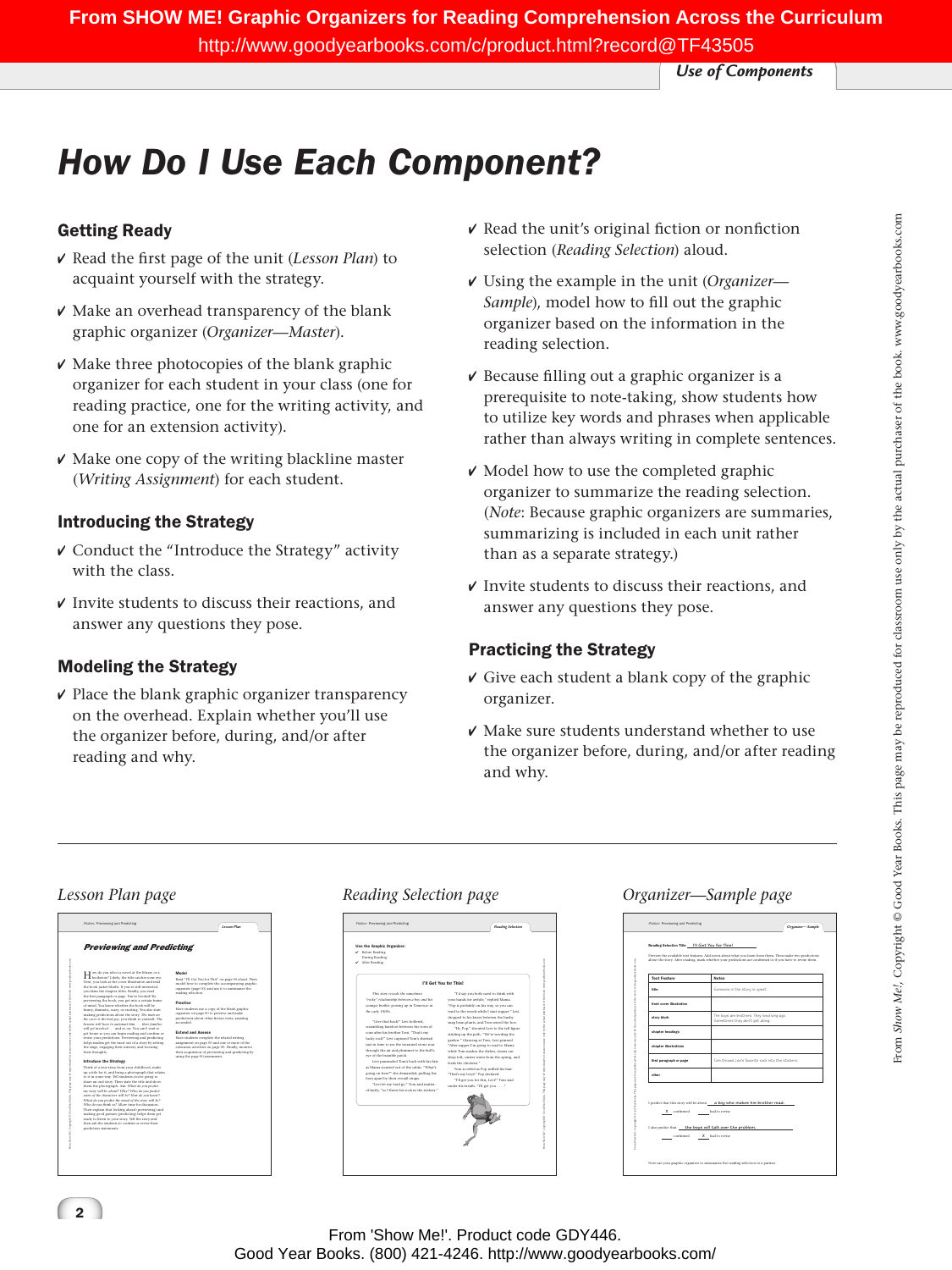Use of Components

- $\checkmark$  Have students use the blank organizer to practice the strategy in another fiction or nonfiction text, assisting as needed.
- $\checkmark$  Have students use the completed graphic organizers to summarize their reading selections to a partner.
- $\checkmark$  Invite students to discuss their reactions, and answer any questions they pose.

### Utilizing the Strategy in Writing

- $\checkmark$  Give each student a blank copy of the graphic organizer and a copy of the writing blackline master.
- $\vee$  Have students use the blank organizer as a pre-writing tool to record an example of the strategy from a brief reading selection or a math, science, or social studies lesson. Then have them write a paragraph based on the graphic organizer information.
- $\checkmark$  Have students share their writing with a partner.
- $\checkmark$  Invite students to discuss their reactions, and answer any questions they pose.

### Extending the Strategy

✔ Have students complete one or more of the unit's extension activities (*Follow-up*).

### Assessing the Strategy

- $\checkmark$  Have students sketch their own graphic organizers on notebook paper (minus the cue lists, if provided).
- ✔ Select an appropriate reading selection, or write the unit assessment statements on the board. *Note*: Some of the assessments involve reading aloud to the students. If you have access to multiple copies of a suitable text students can read themselves, feel free to use it instead.
- ✔ Have students analyze the selection or statements, paying special attention to cue words and phrases where applicable, and record the information on their graphic organizers.
- ✔ Conduct one-on-one or small-group conferences to review students' graphic organizers, clarify any confusion, and answer any questions they still have about the strategy.
- $\checkmark$  Use this information to plan additional instruction, if needed, along with opportunities for periodic review and practice.

### *Organizer—Master page*

|                                                                                                                                                                                                                                      | Name Date and the Contract of the Contract of the Contract of the Contract of the Contract of the Contract of the Contract of the Contract of the Contract of the Contract of the Contract of the Contract of the Contract of |
|--------------------------------------------------------------------------------------------------------------------------------------------------------------------------------------------------------------------------------------|-------------------------------------------------------------------------------------------------------------------------------------------------------------------------------------------------------------------------------|
|                                                                                                                                                                                                                                      | Reading Selection Title                                                                                                                                                                                                       |
|                                                                                                                                                                                                                                      | Preview the available text features. Add notes about what you learn from them. Then make two predictions<br>about the story. After reading, mark whether your predictions are confirmed or if you have to revise them.        |
| <b>Text Feature</b>                                                                                                                                                                                                                  | <b>Notes</b>                                                                                                                                                                                                                  |
| essu.                                                                                                                                                                                                                                |                                                                                                                                                                                                                               |
| front cover illustration                                                                                                                                                                                                             |                                                                                                                                                                                                                               |
| atory blurb                                                                                                                                                                                                                          |                                                                                                                                                                                                                               |
| chapter headings                                                                                                                                                                                                                     |                                                                                                                                                                                                                               |
| chapter illustrations                                                                                                                                                                                                                |                                                                                                                                                                                                                               |
| first paragraph or page                                                                                                                                                                                                              |                                                                                                                                                                                                                               |
| other                                                                                                                                                                                                                                |                                                                                                                                                                                                                               |
|                                                                                                                                                                                                                                      |                                                                                                                                                                                                                               |
|                                                                                                                                                                                                                                      | I predict that this story will be about                                                                                                                                                                                       |
| confirmed had to revise                                                                                                                                                                                                              |                                                                                                                                                                                                                               |
| I also predict that <b>and the contract of the contract of the contract of the contract of the contract of the contract of the contract of the contract of the contract of the contract of the contract of the contract of the c</b> |                                                                                                                                                                                                                               |
|                                                                                                                                                                                                                                      | confirmed had to revise                                                                                                                                                                                                       |

### *Writing Assignment page*

| Use the graphic organizer to preview and make predictions about a brief fiction selection. Then read<br>the story and confirm or revise your predictions. Write a paragraph describing one way the author<br>could change the story based on your ideas. |
|----------------------------------------------------------------------------------------------------------------------------------------------------------------------------------------------------------------------------------------------------------|
|                                                                                                                                                                                                                                                          |
|                                                                                                                                                                                                                                                          |
|                                                                                                                                                                                                                                                          |
|                                                                                                                                                                                                                                                          |
|                                                                                                                                                                                                                                                          |
|                                                                                                                                                                                                                                                          |
|                                                                                                                                                                                                                                                          |
|                                                                                                                                                                                                                                                          |
|                                                                                                                                                                                                                                                          |
|                                                                                                                                                                                                                                                          |
|                                                                                                                                                                                                                                                          |
|                                                                                                                                                                                                                                                          |

### *Follow-up page*

| <b>Fiction: Previewing and Predicting</b>                                                                                                                                                                                                                                                                                                                                                                                                                                                                                                                                                                      | <b>Follow-up</b>                                                                                                                                                                                                                                                                                                                                                                                                                                                                                                                                                                                                                                                                      |
|----------------------------------------------------------------------------------------------------------------------------------------------------------------------------------------------------------------------------------------------------------------------------------------------------------------------------------------------------------------------------------------------------------------------------------------------------------------------------------------------------------------------------------------------------------------------------------------------------------------|---------------------------------------------------------------------------------------------------------------------------------------------------------------------------------------------------------------------------------------------------------------------------------------------------------------------------------------------------------------------------------------------------------------------------------------------------------------------------------------------------------------------------------------------------------------------------------------------------------------------------------------------------------------------------------------|
| <b>Fytensien Artivities</b>                                                                                                                                                                                                                                                                                                                                                                                                                                                                                                                                                                                    | <b>Strategy Assessment</b>                                                                                                                                                                                                                                                                                                                                                                                                                                                                                                                                                                                                                                                            |
| Have students:<br>· repeat the "Introduce the Strategy" activity by<br>sharing stories about their own experiences.<br>· make a list of cantivating book titles and explain<br>what they can predict from each one.<br>· locate library books that have intriguing book-<br>jacket blurbs and share them with the class.<br>· collect several books and stories with exciting<br>first paragraphs to share with the class.<br>· write blurbs for their own stories to help readers.<br>preview and make predictions.<br>· add illustrations to their stories to help readers.<br>preview and make predictions. | Obtain a selection of short fiction books or<br>magazine stories from the library. Have students<br>sketch their own preview/predict graphic<br>cegarizers on notebook naper. Then have each<br>student analyze one of the selections and record<br>the results on his or her organizer. After reading,<br>have students confirm or revise their predictions.<br>Conduct one-on-one or small-enoun conferences.<br>to review students' graphic organizers, clarify any<br>confusion, and answer any questions they still<br>have about the strategy. Use this information to<br>plan additional instruction, if needed, along with<br>opportunities for periodic review and practice. |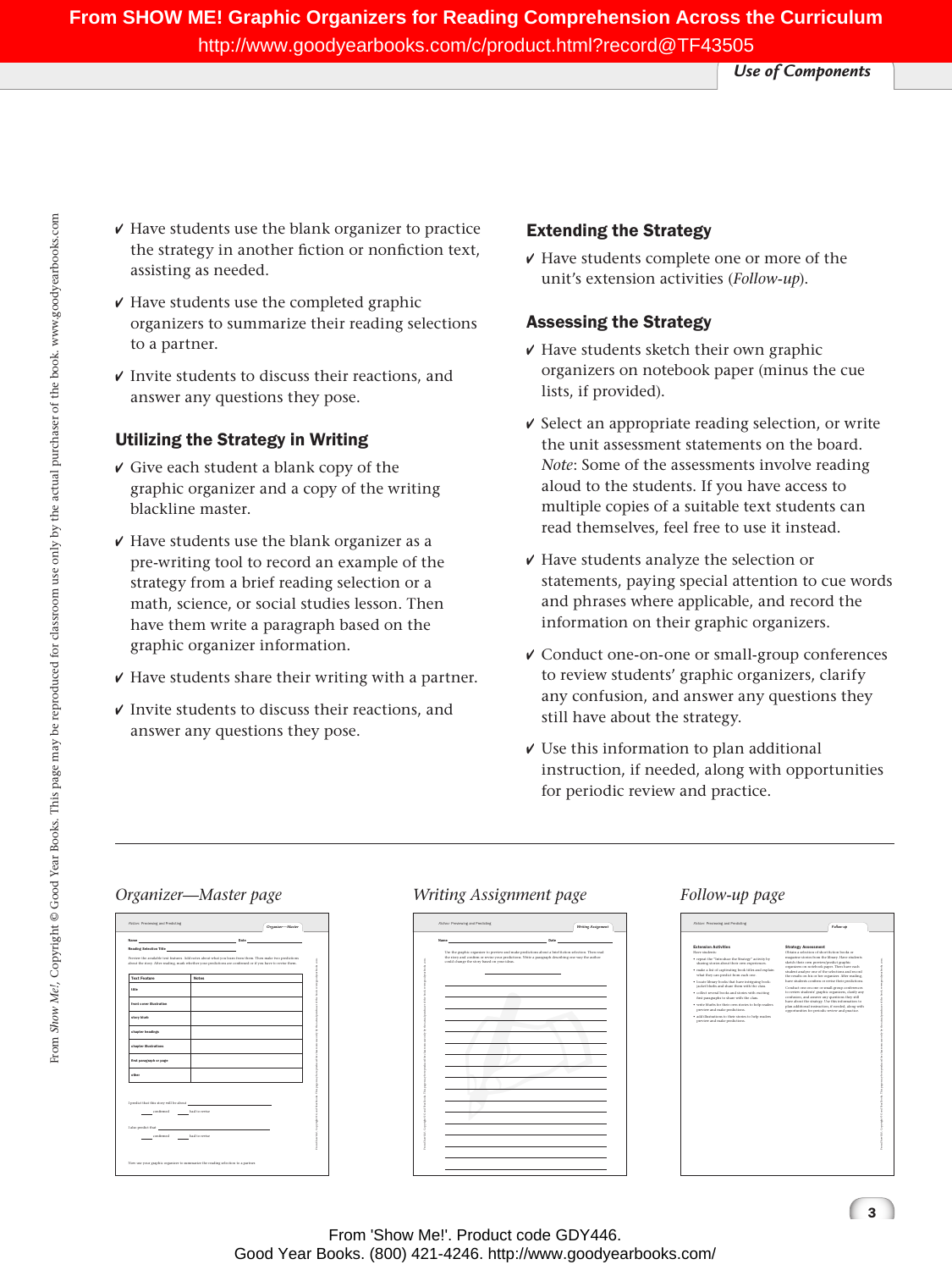*Preface Additional Tips*

# *Additional Tips*

- Make sure the reading materials students use when practicing are at their independent reading levels. If learners are struggling with the words, they won't be able to concentrate on the strategy.
- Whenever possible, utilize grade-appropriate magazines for brief fiction and nonfiction reading selections.
- If some students need additional support before practicing the strategy on their own, pair them or pull them aside as a small group to read a selection and fill out a blank graphic organizer as many times as needed.
- If the whole class does not require instruction in a particular strategy, follow the Introduce-Model-Practice-Extend and Assess procedure with individuals, partners, or small groups.
- Make additional copies of the graphic organizers to hang in the classroom. If possible, enlarge them to poster size and laminate. Explain that learning to select an appropriate graphic organizer for a text is a strategy in itself.
- If no overhead projector is available, draw the graphic organizer on the chalkboard or on chart paper when modeling.
- Teach students that graphic organizers are not static. They should feel free to add lines, rows, columns, circles, boxes, and so on to suit their own recording purposes.
- Utilize modeling, demonstrations, and thinkalouds at every phase of the strategy acquisition process until students are skilled and confident enough to carry out the steps on their own.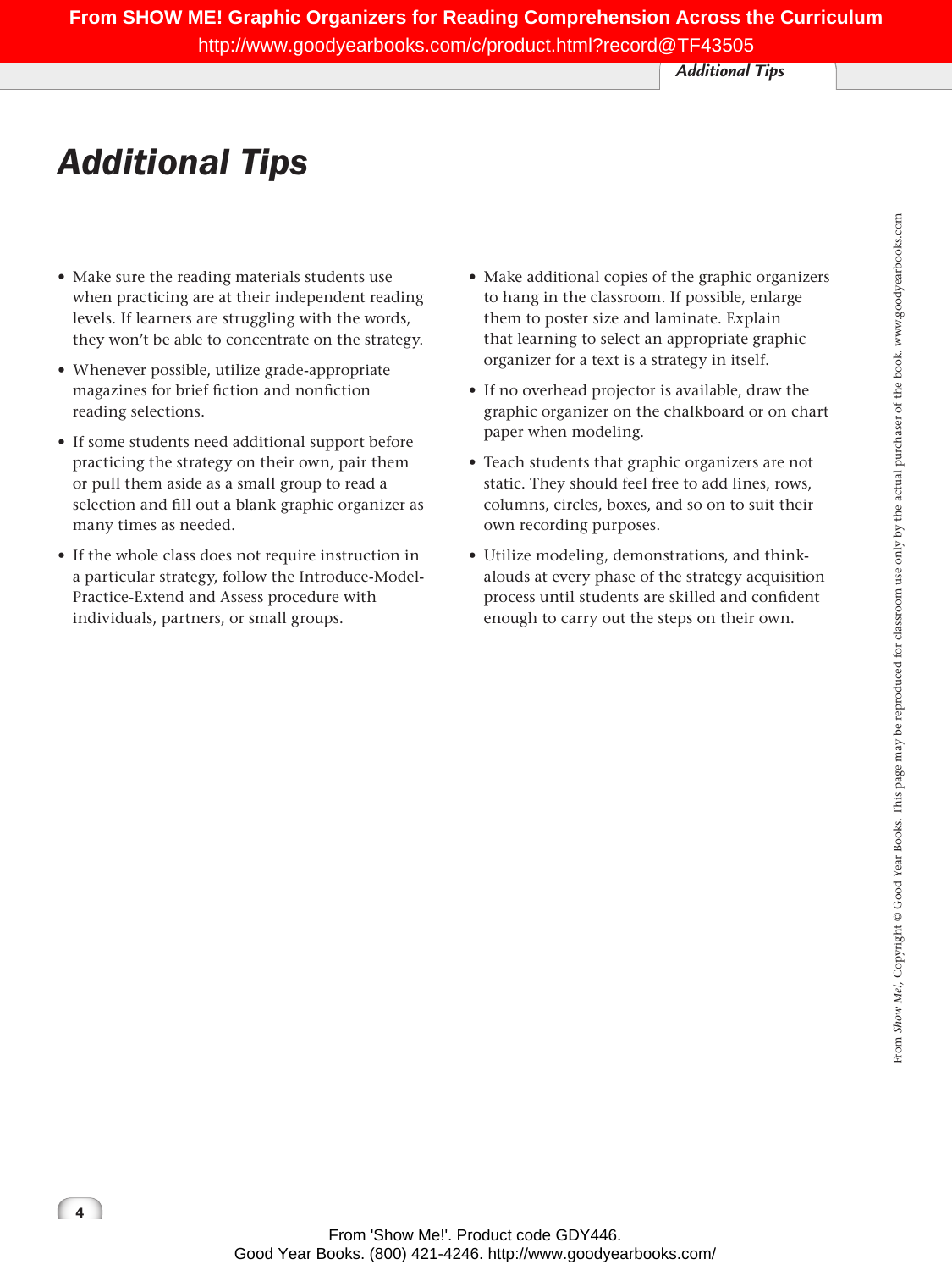*Lesson Plan*

# *Previewing and Predicting*

How do you select a novel at the library or a bookstore? Likely, the title catches your eye. Next, you look at the cover illustration and read the book jacket blurbs. If you're still interested, you skim the chapter titles. Finally, you read the first paragraph or page. You're hooked! By previewing the book, you get into a certain frame of mind. You know whether the book will be funny, dramatic, scary, or exciting. You also start making predictions about the story. *The man on the cover is the bad guy*, you think to yourself. *The heroine will have to outsmart him . . . their families will get involved . . .* and so on. You can't wait to get home so you can begin reading and confirm or revise your predictions. Previewing and predicting helps readers get the most out of a story by setting the stage, engaging their interest, and focusing their thoughts.

### Introduce the Strategy

Think of a true story from your childhood, make up a title for it, and bring a photograph that relates to it in some way. Tell students you're going to share an oral story. Then state the title and show them the photograph. Ask: *What do you predict my story will be about? Why? Who do you predict some of the characters will be? How do you know? What do you predict the mood of the story will be? Why do you think so?* Allow time for discussion. Then explain that looking ahead (previewing) and making good guesses (predicting) helps them get ready to listen to your story. Tell the story and then ask the students to confirm or revise their prediction statements.

### Model

Read "I'll Get You for This" on page 8 aloud. Then model how to complete the accompanying graphic organizer (page 9) and use it to summarize the reading selection.

### **Practice**

Have students use a copy of the blank graphic organizer on page 10 to preview and make predictions about other fiction texts, assisting as needed.

### Extend and Assess

Have students complete the related writing assignment on page 11 and one or more of the extension activities on page 12. Finally, monitor their acquisition of previewing and predicting by using the page 12 assessment.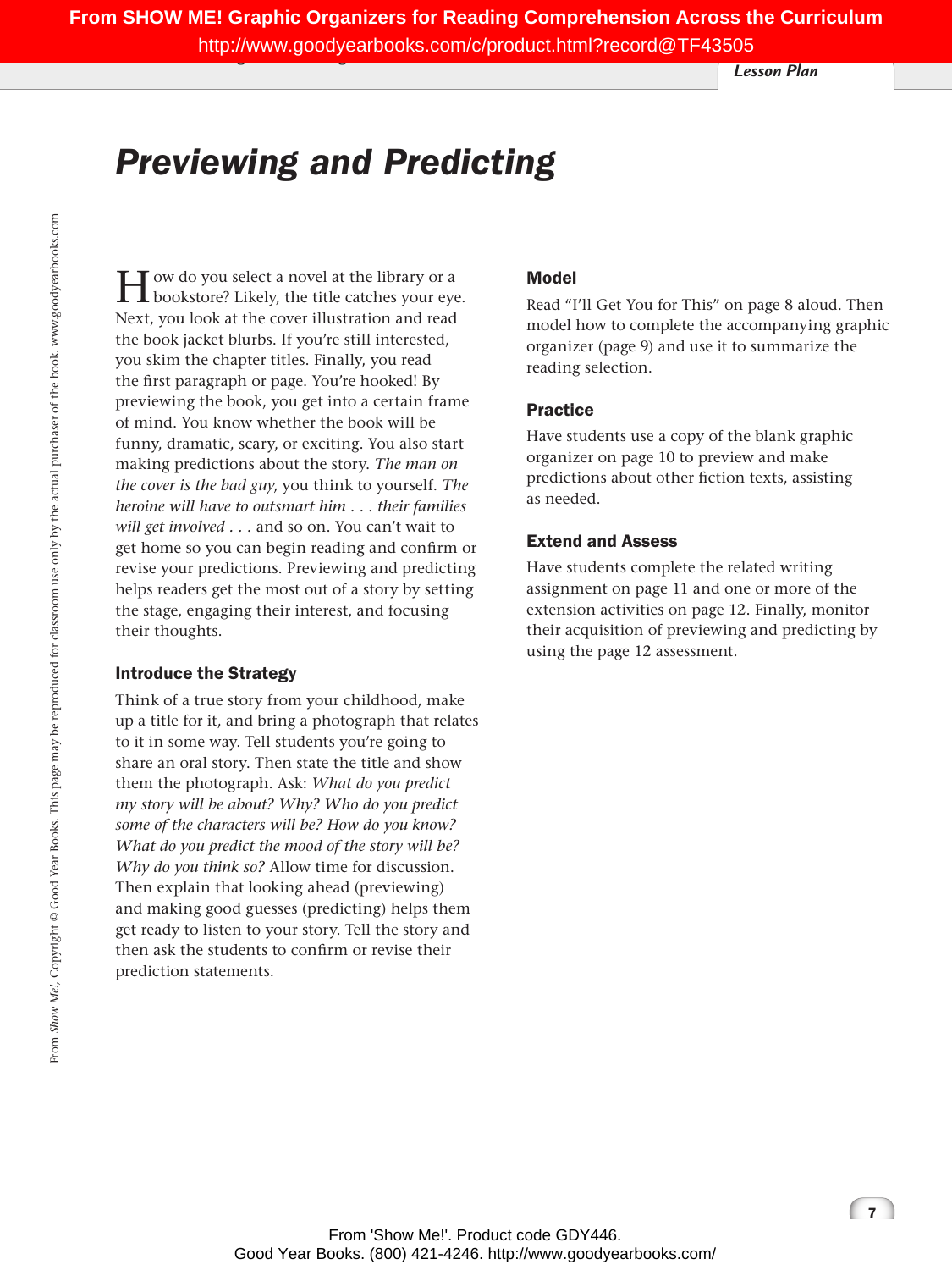*Reading Selection*

### Use the Graphic Organizer:

- $\vee$  Before Reading During Reading
- $\blacktriangleright$  After Reading

### I'll Get You for This!

*This story reveals the sometimes "rocky" relationship between a boy and his younger brother growing up in Tennessee in the early 1900s.*

"Give that back!" Levi hollered, scrambling barefoot between the rows of corn after his brother Tom. "That's my lucky rock!" Levi captured Tom's shirttail just in time to see the treasured stone soar through the air and plummet to the bull'seye of the bramble patch.

Levi pummeled Tom's back with his fists as Mama scurried out of the cabin. "What's going on here?" she demanded, pulling the boys apart by their overall straps.

"Levi let my toad go," Tom said matterof-factly, "so I threw his rock in the stickers."

"I'd say you both need to think with your hands for awhile," replied Mama. "Pop is probably on his way, so you can tend to the weeds while I start supper." Levi dropped to his knees between the bushy snap bean plants, and Tom seized the hoe.

"Hi, Pop," shouted Levi to the tall figure striding up the path. "We're weeding the garden." Glancing at Tom, Levi grinned. "After supper I'm going to read to Mama while Tom washes the dishes, cleans our sleep loft, carries water from the spring, and feeds the chickens."

Tom scowled as Pop ruffled his hair. "That's my boys!" Pop declared.

"I'll get you for this, Levi!" Tom said under his breath. "I'll get you. . . ."

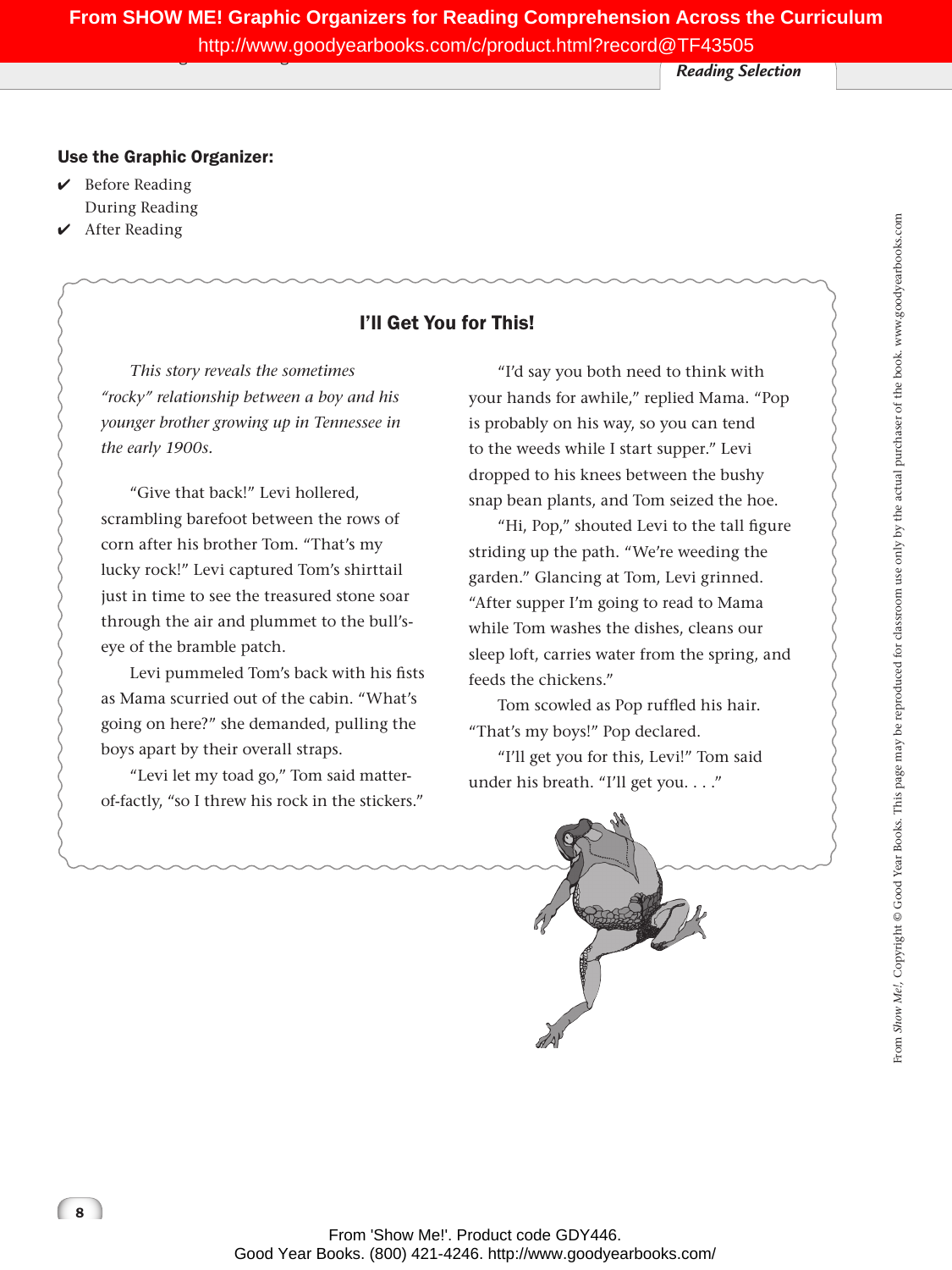### *Fiction:* Previewing and Predicting http://www.goodyearbooks.com/c/product.html?record@TF43505 **From SHOW ME! Graphic Organizers for Reading Comprehension Across the Curriculum**

*Organizer—Sample*

Reading Selection Title | |'|| Get You for This!

Preview the available text features. Add notes about what you learn from them. Then make two predictions about the story. After reading, mark whether your predictions are confirmed or if you have to revise them.

| <b>Text Feature</b>      | <b>Notes</b>                                                                   |
|--------------------------|--------------------------------------------------------------------------------|
| title                    | Someone in the story is upset.                                                 |
| front cover illustration |                                                                                |
| story blurb              | The boys are brothers. They lived long ago.<br>Sometimes they don't get along. |
| chapter headings         |                                                                                |
| chapter illustrations    |                                                                                |
| first paragraph or page  | Tom throws Levi's favorite rock into the stickers.                             |
| other                    |                                                                                |

I predict that this story will be about \_\_\_ a boy who makes his brother mad

**X** confirmed had to revise

I also predict that the boys will talk over the problem

confirmed **X** had to revise

Now use your graphic organizer to summarize the reading selection to a partner.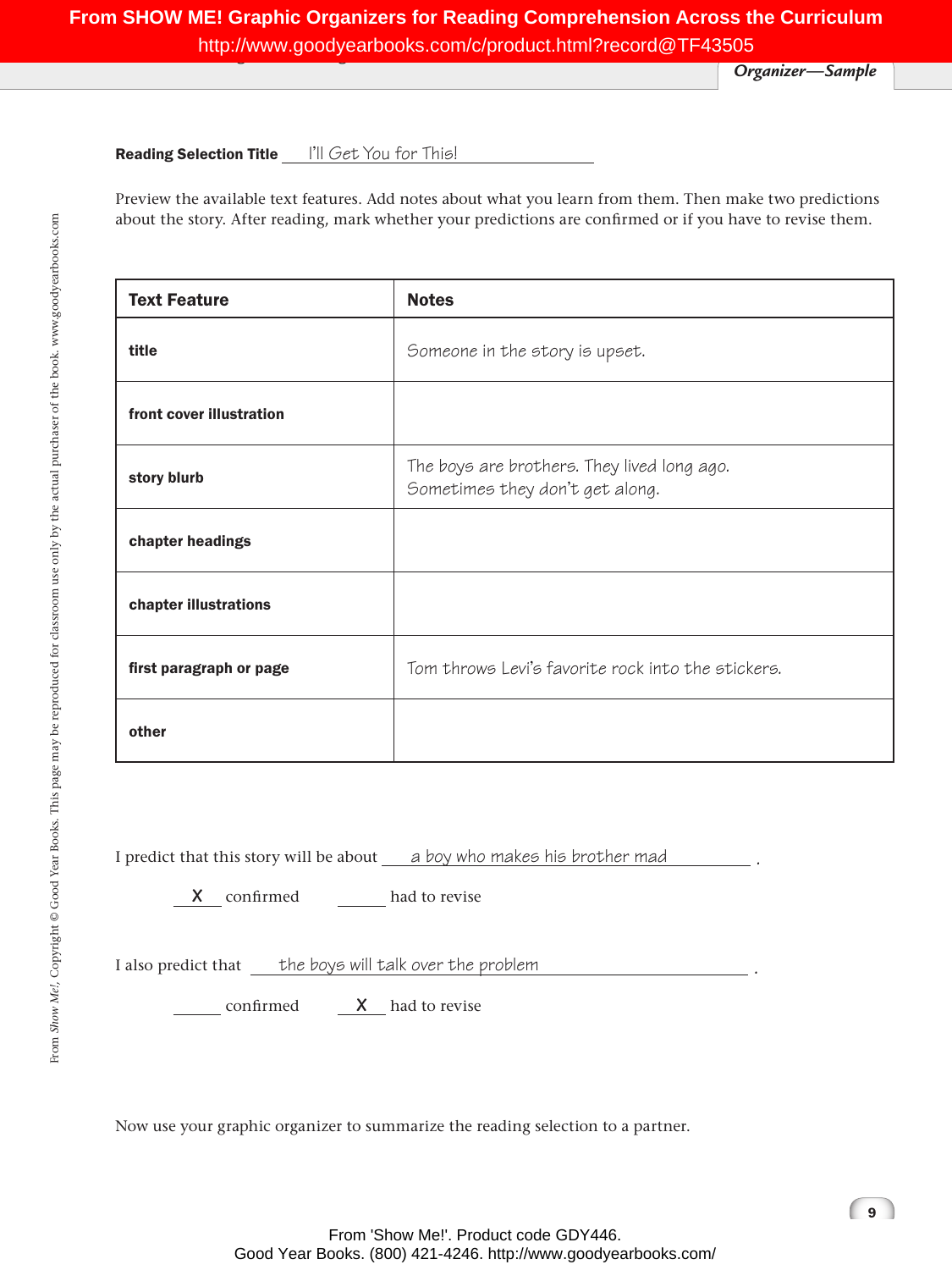# **From SHOW ME! Graphic Organizers for Reading Comprehension Across the Curriculum**

*Fiction:* Previewing and Predicting http://www.goodyearbooks.com/c/product.html?record@TF43505

| Organizer—Master |  |
|------------------|--|
|                  |  |

| <b>Name</b>                    | <b>Date</b> |  |
|--------------------------------|-------------|--|
| <b>Reading Selection Title</b> |             |  |

Preview the available text features. Add notes about what you learn from them. Then make two predictions about the story. After reading, mark whether your predictions are confirmed or if you have to revise them.

| <b>Text Feature</b>      | <b>Notes</b> |
|--------------------------|--------------|
| title                    |              |
| front cover illustration |              |
| story blurb              |              |
| chapter headings         |              |
| chapter illustrations    |              |
| first paragraph or page  |              |
| other                    |              |

I predict that this story will be about

confirmed had to revise

I also predict that

confirmed had to revise

Now use your graphic organizer to summarize the reading selection to a partner.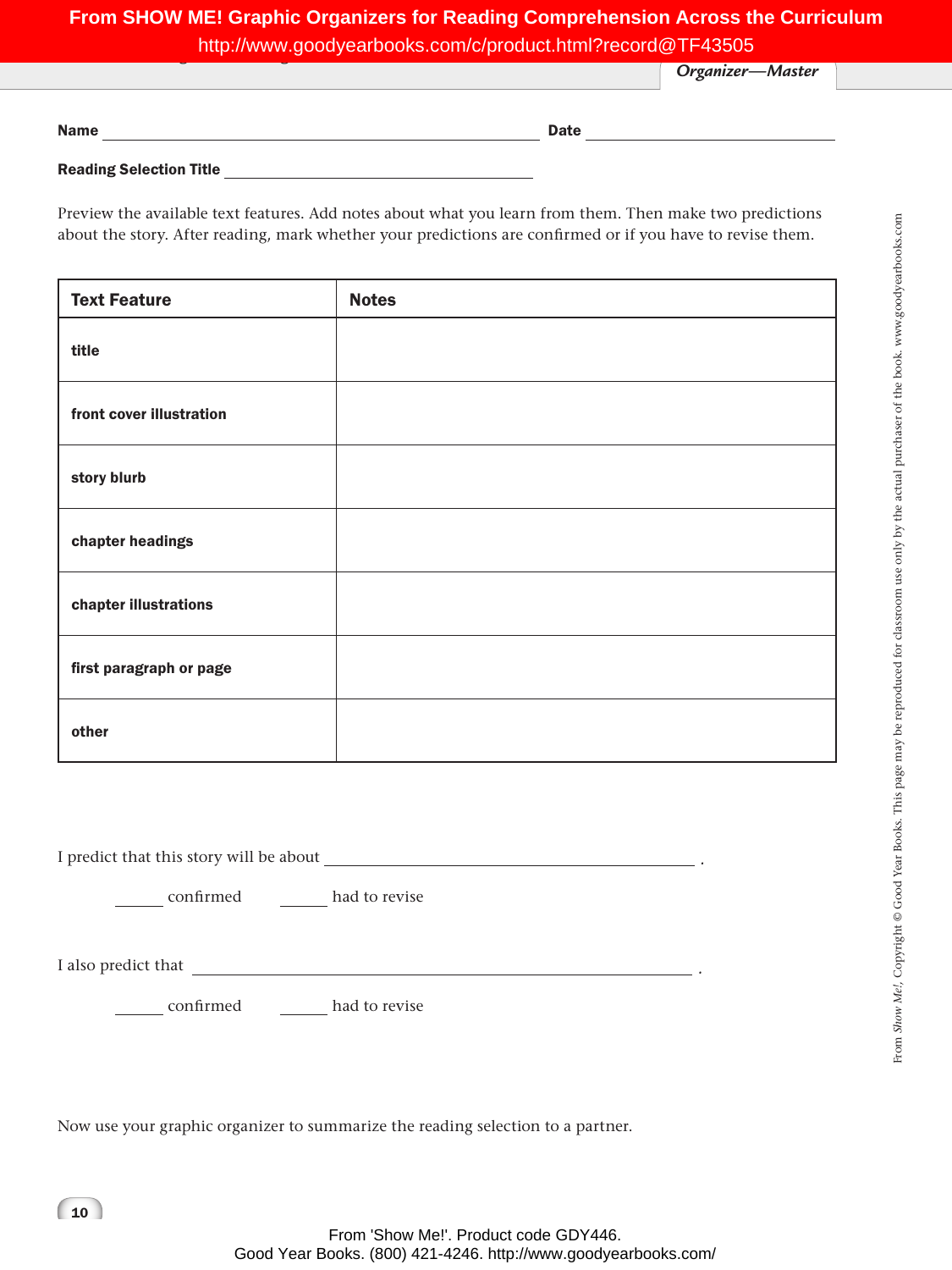### *Fiction:* Previewing and Predicting http://www.goodyearbooks.com/c/product.html?record@TF43505 **From SHOW ME! Graphic Organizers for Reading Comprehension Across the Curriculum**

*Writing Assignment*

Use the graphic organizer to preview and make predictions about a brief fiction selection. Then read the story and confirm or revise your predictions. Write a paragraph describing one way the author could change the story based on your ideas.